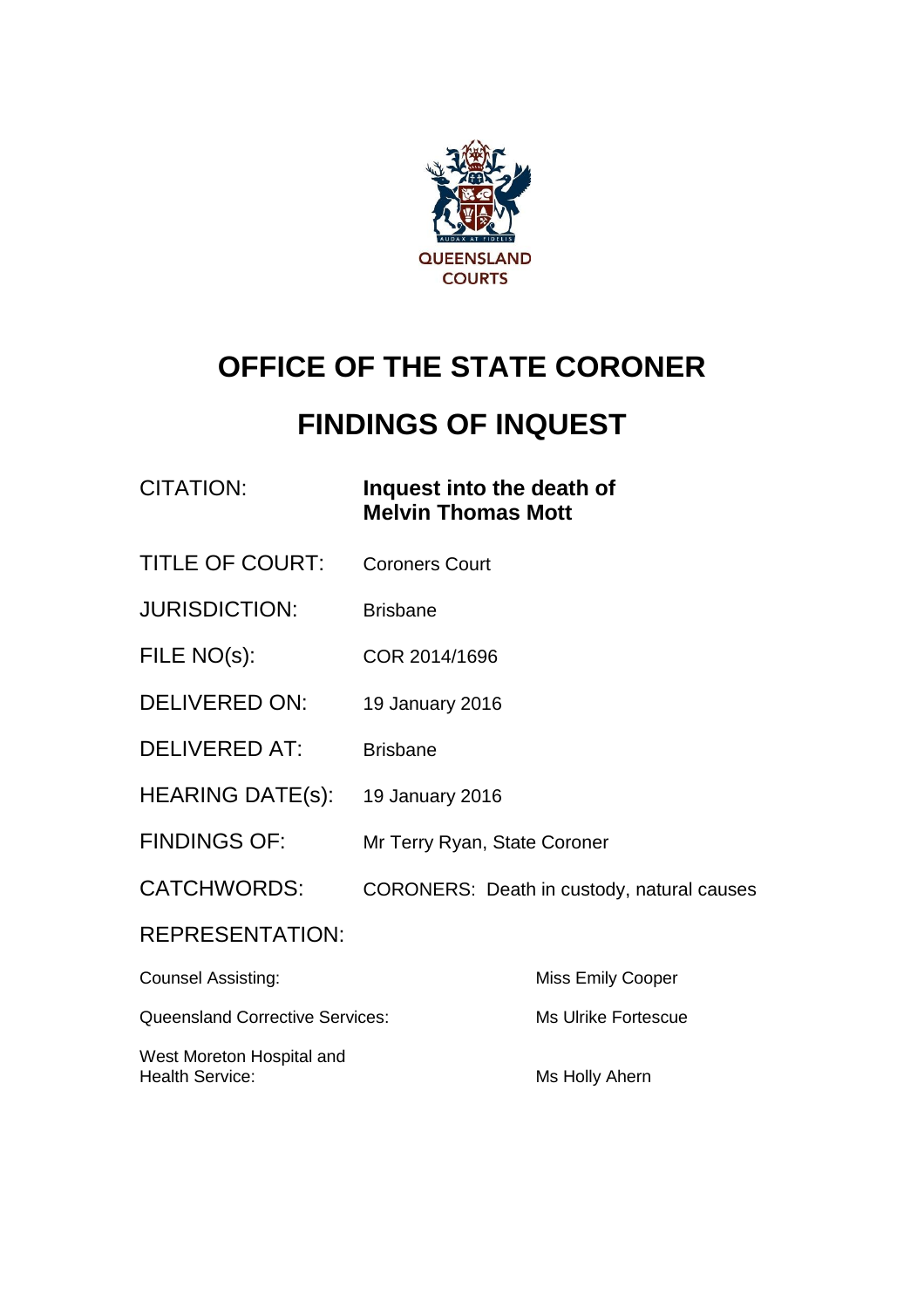### **Contents**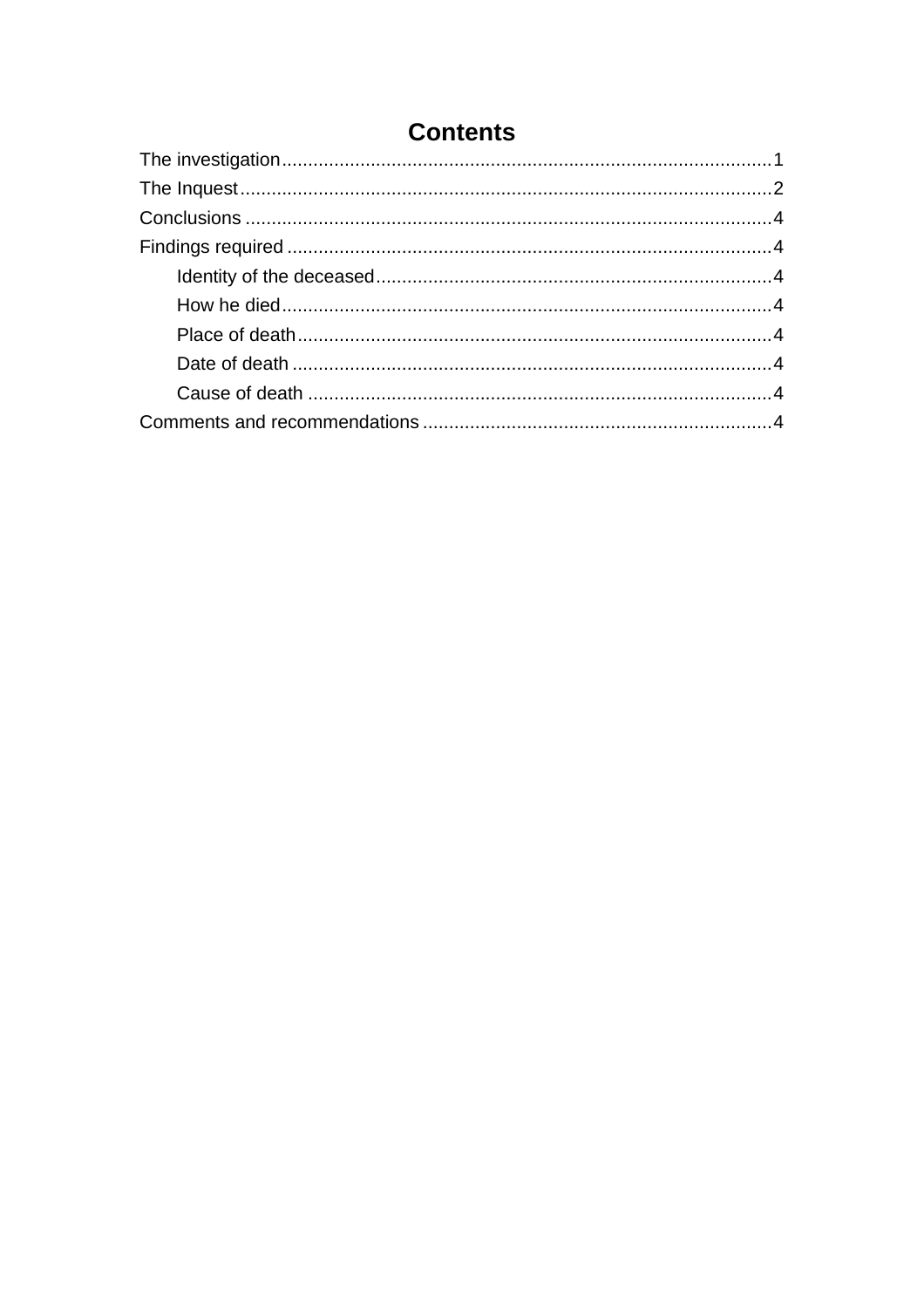### **Introduction**

- 1. On 17 February 2014, Melvin Thomas Mott, aged 70 years, was transferred from the Wolston Correctional Centre (WCC) and admitted to the Princess Alexandra Hospital (PAH). He had presented to the WCC medical centre in relation to pain in his lower abdomen. An examination was conducted and a large mass was identified on his bladder.
- 2. On 19 February 2014, a biopsy was conducted which confirmed bladder cancer. He was discharged and arrangements were made for him to reattend the hospital as an outpatient.
- 3. On 24 April 2014, Mr Mott was readmitted to the PAH and the progression of his cancer was confirmed. An Acute Resuscitation Plan was put in place. On 9 May 2014, Mr Mott was transferred to the secure palliative care unit. He was pronounced deceased on 13 May 2014 at 10:37pm.

## <span id="page-2-0"></span>**The investigation**

- 4. An investigation into the circumstances leading to the death of Mr Mott was conducted by Detective Sergeant Greg Bishop from the Queensland Police Service (QPS) Corrective Services Investigation Unit (CSIU).
- 5. Upon being notified of Mr Mott's death, the CSIU attended the PAH and the WCC and an investigation ensued. Mr Mott's correctional records and his medical files from WCC and the PAH were obtained. The investigation was informed by statements from all relevant custodial officers at WCC and medical staff from the PAH. Photographs were also taken of Mr Mott's bed at the PAH and his cell at WCC. These materials were tendered at the inquest.
- 6. An external autopsy examination, and associated CT scans, was conducted by specialist forensic pathologist, Dr Beng Ong. CT findings were consistent with a large tumour mass occupying the central pelvis with extensive local adenopathy and bilateral renal tract obstruction, decompressed with nephrostomies. Dr Ong noted that the medical history clearly documented progression of urothelial carcinoma complicated by secondary infection. After reviewing medical records Dr Ong noted that the cause of death as:
	- *1(a) Invasive bladder cancer (urothelial carcinoma).*
- 7. At the request of the Office of the State Coroner, Dr Ian Home from the Queensland Health Clinical Forensic Medicine Unit (CFMU) examined the medical records for Mr Mott from the PAH and WCC and reported on them.
- 8. I am satisfied that the investigation was thoroughly and professionally conducted and that all relevant material was accessed.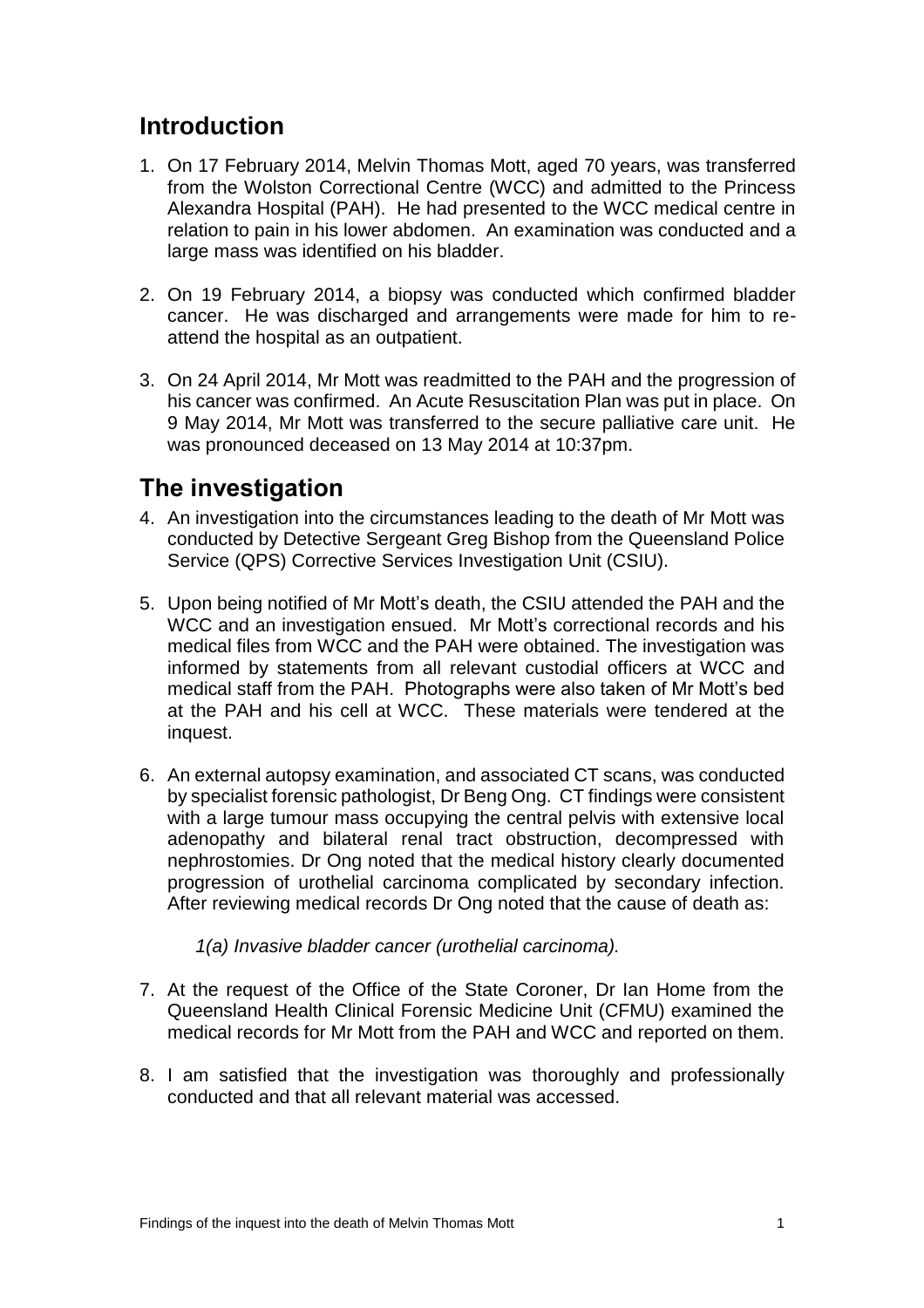# <span id="page-3-0"></span>**The inquest**

9. As he was in custody when he died an inquest into Mr Mott's death was required by the *Coroners Act 2003.* The inquest was held on 19 January 2016. All of the statements, medical records and material gathered during the investigation was tendered in lieu of oral testimony and submissions were heard from Counsel Assisting.

### **Circumstances of the death**

- 10.At the time of his death, Melvin Thomas Mott was aged 71 years. He had been in custody for many years, having been sentenced in 1968 to life imprisonment for the murder of a child in 1964. He had also been sentenced for other offences including indecent treatment of a child, unlawful carnal knowledge, property related offences and escaping from custody. His first parole eligibility date was in April 1981, however, he was never granted release on parole.
- 11.I was provided with a statement from the Nurse Unit Manager at WCC, Mr Michael Wilson, which outlined Mr Mott's care while at WCC. Between May 2007 and 5 February 2014, Mr Mott was seen at the WCC medical clinic some 15 times. He received routine treatment, and the only matter relevant to his abdomen was treatment for a previous urinary tract infection with antibiotics.
- 12.On 17 February 2014, Mr Mott presented to the WCC medical centre in relation to pain in his lower abdomen. He had reportedly been experiencing this pain for some two weeks. A CT scan was conducted and a large mass was identified on his bladder, originating from the ureteral-vesico junction, with prominent pelvic nodes.
- 13.On 19 February 2014, a transurethral resection of the bladder tumour was performed at the PAH without complication, which confirmed bladder cancer. The histology showed high grade papillary and invasive urothelial carcinoma, with evidence of invasion into the muscularis propria<sup>1</sup>. He was discharged and arrangements were made for him to re-attend the hospital as an outpatient for staging CT scans and bone scans. Radiation therapy was recommended and booked to commence in April 2014.
- 14.On 24 April 2014, Mr Mott was readmitted to the PAH for the commencement of his radiation therapy. Dr David Pryor, radiation oncologist at the PAH, was in charge of Mr Mott's care. He provided a statement to the inquest outlining his care of Mr Mott. Upon examination, Mr Mott was found to have a significantly distended bladder and bilateral pedal oedema. Radiation therapy was aborted and a staging CT scan showed progression of the cancer with increased nodal involvement. He was admitted for further investigations and management. An Acute Resuscitation Plan was put in

 $\overline{\phantom{a}}$ 

<sup>1</sup> A deep muscle layer consisting of thick smooth muscle bundles that form the wall of the bladder.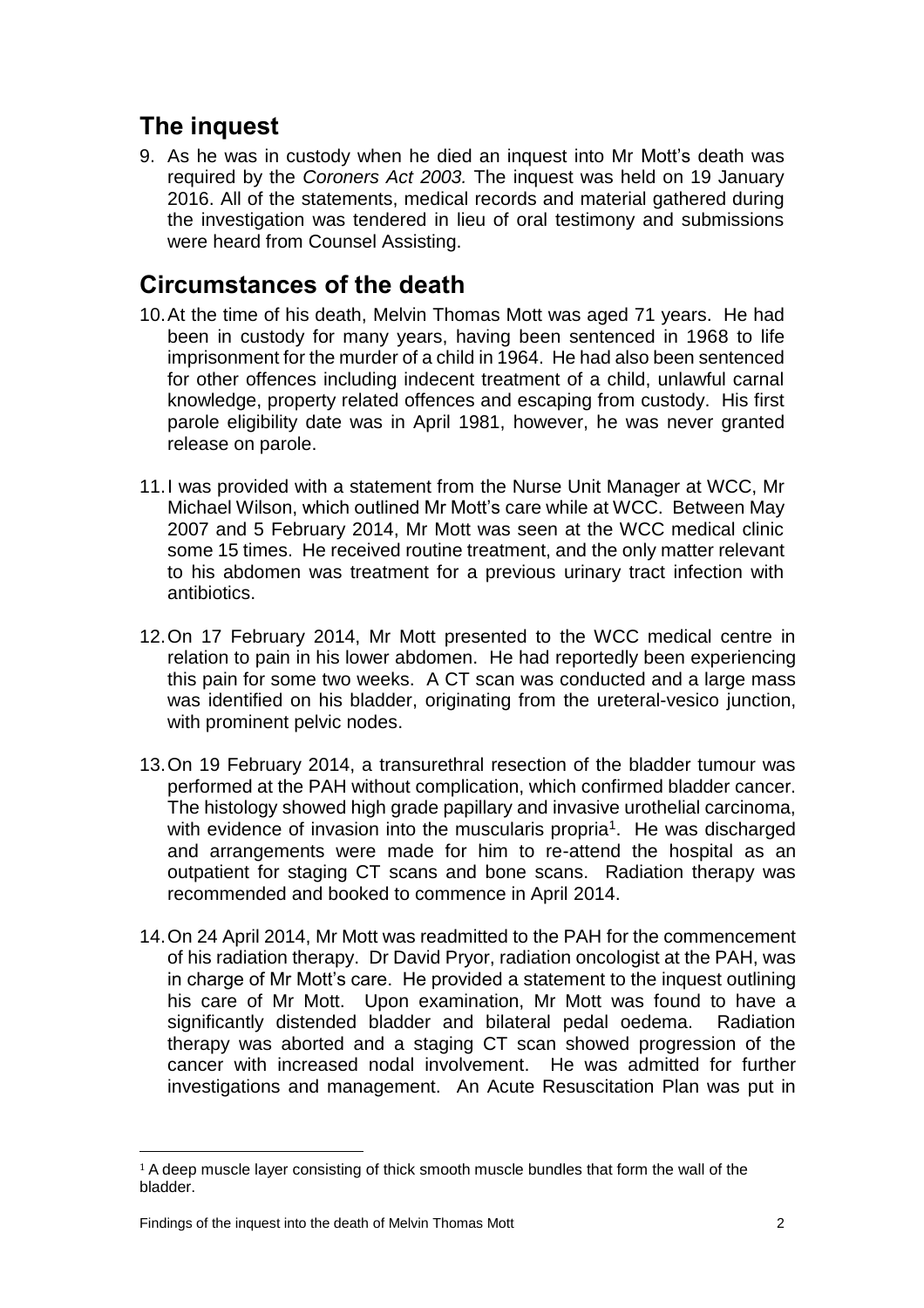place, authorising no resuscitative efforts in the event he went into cardiac arrest.

- 15.Investigations over the following days showed that Mr Mott had an acute kidney injury as a result of the bladder obstruction, severe prostatitis, bilateral hydro-ureters and bilateral pyelonephritis. He was treated with fluids, antibiotics and pain relief. Despite the antibiotics, his white cell count was elevated and he developed a low grade temperature. A repeat CT scan was conducted, which showed ongoing progression of the malignant process involving the bladder and prostate, with a possible infective component.
- 16.On 8 May 2014, Mr Mott underwent surgery for a transurethral resection of the prostate in order to investigate a likely infective process. Findings showed necrotic prostatic tissue with small amounts of pus, and histology was consistent with high grade invasive urothelial carcinoma. Radiation therapy and further treatment was considered futile in light of the rapid progression of the cancer.
- 17.On 9 May 2014, Mr Mott was transferred to the secure palliative care unit. He was pronounced deceased on 13 May 2014 at 10:37pm.
- 18.Dr Home's report concluded that Mr Mott was diagnosed with an invasive form of bladder cancer. Urothelial carcinoma is very common, and accounts for 90% of all bladder cancers. Dr Home was impressed that only 12 days had passed between Mr Mott's first presentation with symptoms suggestive of a urinary tract infection, and his initial presentation to the PAH where the bladder mass was identified.
- 19.Dr Home confirmed from the medical records that Mr Mott was resistant to surgical treatment for the cancer, thus he was referred for radiology treatment. However, before he could undergo his first round of radiotherapy, Mr Mott became too unwell to proceed with the treatment.
- 20.Dr Home identified no issues with Mr Mott's care in the lead up to his death. However, he did question why more than 2 months had elapsed between the initial diagnosis and the planned first round of radiotherapy treatment. To address this query, I asked for a response to Dr Home's concern from Dr Pryor who explained that the time between the initial diagnosis and the planned first round of radiotherapy treatment (some 5 weeks) was appropriate given the complex circumstances of Mr Mott's presentation.
- 21.Dr Pryor explained the 5 week time period incorporated the initial diagnostic procedures, histological confirmation of the diagnosis, return visits to urology to discuss the diagnosis, further staging scans (given the aggressive nature of the cancer and the concern it would spread beyond the bladder), presentation of the case at the multidisciplinary team meeting and final consultation with urology to explain why the cancer was inoperable.
- 22.Dr Pryor also explained that standard turnaround time from assessment by a radiation oncologist to commencing treatment (in a non-emergency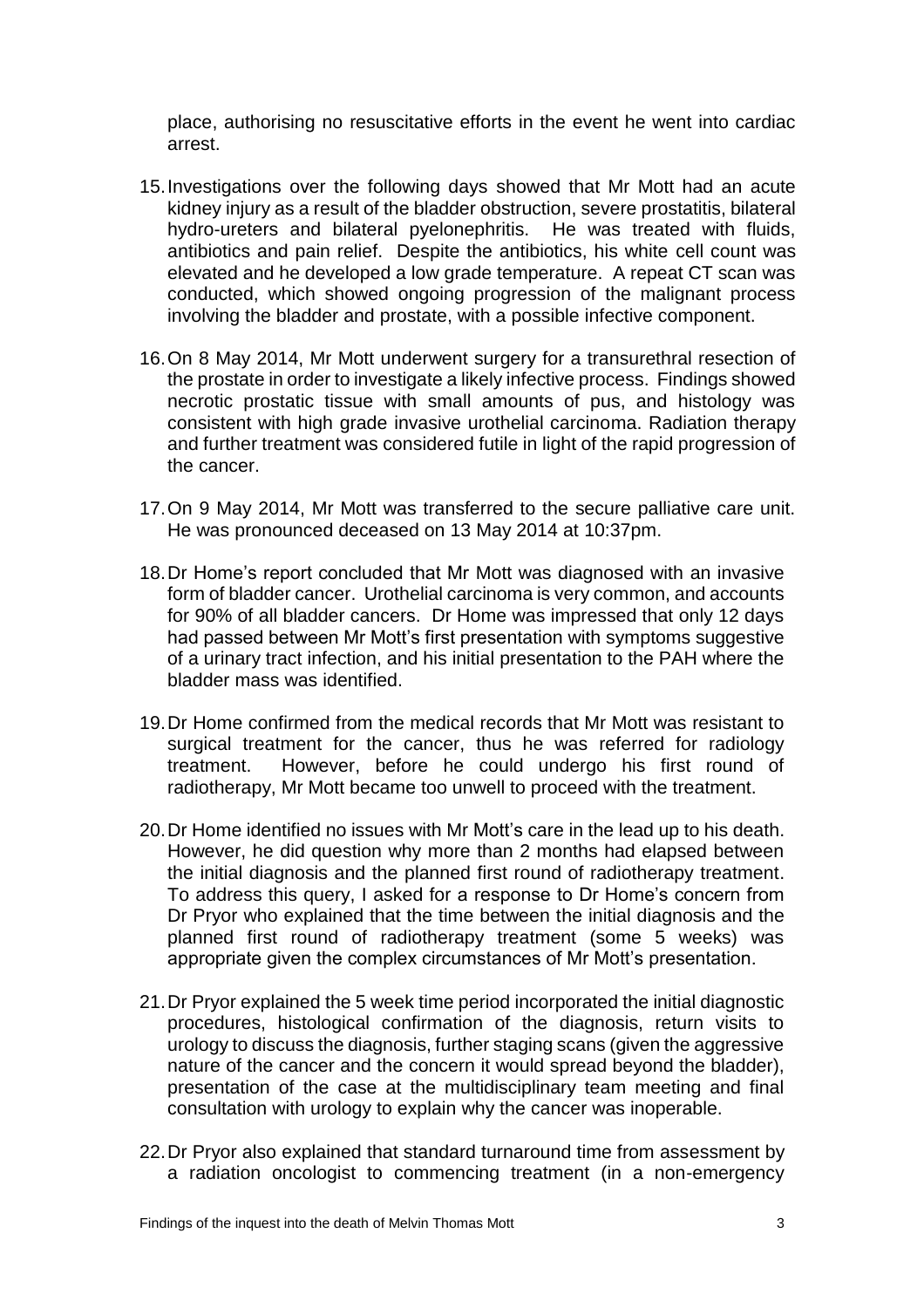situation) at that time was routinely 3-4 weeks. Dr Pryor confirmed that Mr Mott deteriorated rapidly within two weeks of his initial assessment and it became clear that no active treatment would change his disease course.

- 23.I accept Dr Pryor's explanations in this regard.
- 24.Mr Mott's death was the subject of a police investigation. That investigation has been considered by me and I accept that the death was from natural causes with no suspicious circumstances associated with it.

#### <span id="page-5-0"></span>**Conclusions**

- 25.I conclude that Mr Mott died from natural causes. I find that none of the correctional officers or inmates at WCC or PAH caused or contributed to his death. I am satisfied that Mr Mott was given appropriate medical care by staff at the PAH and WCC while he was in custody. His death could not have reasonably been prevented.
- 26.It is a recognised principle that the health care provided to prisoners should not be of a lesser standard than that provided to other members of the community. The evidence tendered at the inquest established the adequacy of the medical care provided to Mr Mott when measured against this benchmark.

#### <span id="page-5-1"></span>**Findings required by s. 45**

27.I am required to find, as far as is possible, the medical cause of death, who the deceased person was and when, where and how he came by his death. After considering all of the evidence I am able to make the following findings:

<span id="page-5-4"></span><span id="page-5-3"></span><span id="page-5-2"></span>

|                    | <b>Identity of the deceased</b> – The deceased person was Melvin Thomas Mott.                                                                                        |
|--------------------|----------------------------------------------------------------------------------------------------------------------------------------------------------------------|
| How he died -      | Mr Mott died from natural causes at the<br>Princess Alexandra Hospital after he became<br>too unwell to receive treatment for an invasive<br>form of bladder cancer. |
| Place of death $-$ | He died at the Princess Alexandra Hospital,<br>Ipswich Rd, Woolloongabba, Queensland.                                                                                |
| Date of death $-$  | He died on 13 May 2014.                                                                                                                                              |
| Cause of death $-$ | Mr Mott died from invasive bladder cancer<br>(urothelial carcinoma).                                                                                                 |

#### <span id="page-5-7"></span><span id="page-5-6"></span><span id="page-5-5"></span>**Comments and recommendations**

28.The *Coroners Act 2003* enables a coroner to comment on anything connected with a death that relates to public health or safety, the administration of justice or ways to prevent deaths from happening in similar circumstances in the future. In the circumstances, I accept that there are no